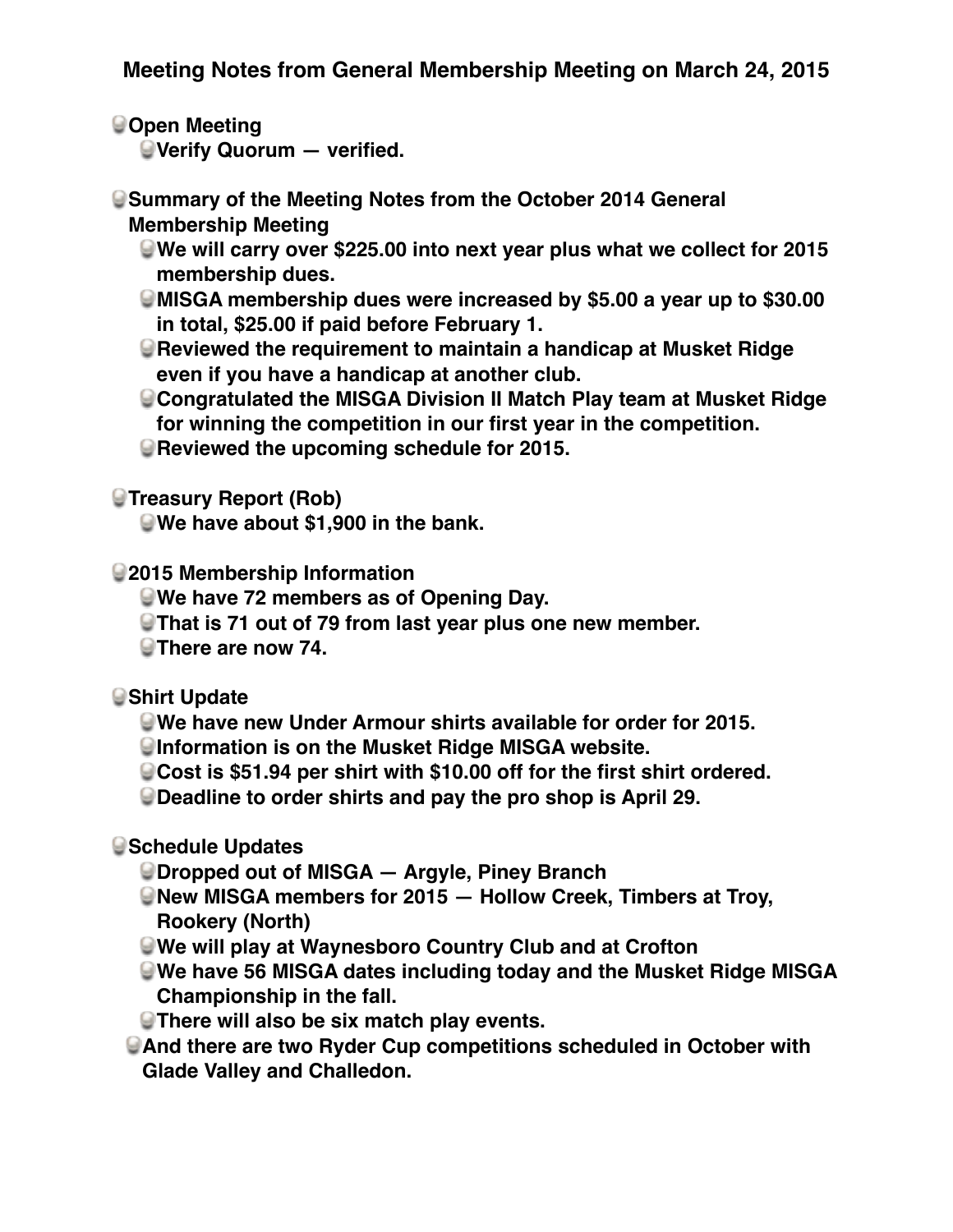**The Division II ABCD Tournament will be at Musket Ridge this year on July 13.** 

*<u></u>***Ryder Cup Matches** 

- **The formats and the number of participants per side is still under negotiation.**
- **More information to come on these events.**

## **Hollow Creek Update**

- **Course and clubhouse cost \$12 million to build.**
- **Was assessed for \$3.3 million.**
- **Sold to Victor Liu at auction on March 13.**
- **Mr. Liu owns a golf course in Shanghai, China and is a partner of a club in South Carolina and another course in Florida.**
- **Hollow Creek will reopen as Hollow Creek International Golf Academy.**
- **The 174 acres must remain as a golf course or it will revert to the town of Middletown.**

**Division II and State ABCD and Two-Man Tournaments**

- **June 17 Division II Two-Man Qualifier at Holly Hills**
- **July 13 Division II ABCD Qualifier at Musket Ridge**
- **August 6 State Past Presidents' (ABCD) Tournament at Norbeck**
- **August 20 State Two Man Tournament at Manor**

**MISGA Matchplay Update (Kevin)**

**Defending champions from last year. If you have any questions, find Kevin Cannaday who is the captain of our team.**

**Amendment to the Charter, Rules, and Responsibilities**

**Recommend a change to the Musket Ridge Charter to designate all former Players' Representatives that have served for at least two full years as the Musket Ridge Players' Representative to be de facto members of the current Board and also act as Assistant Representatives. They may be assigned such duties as the Board decides.**

**Several Committees will be added in the near future (vote not required).**

**Volunteers**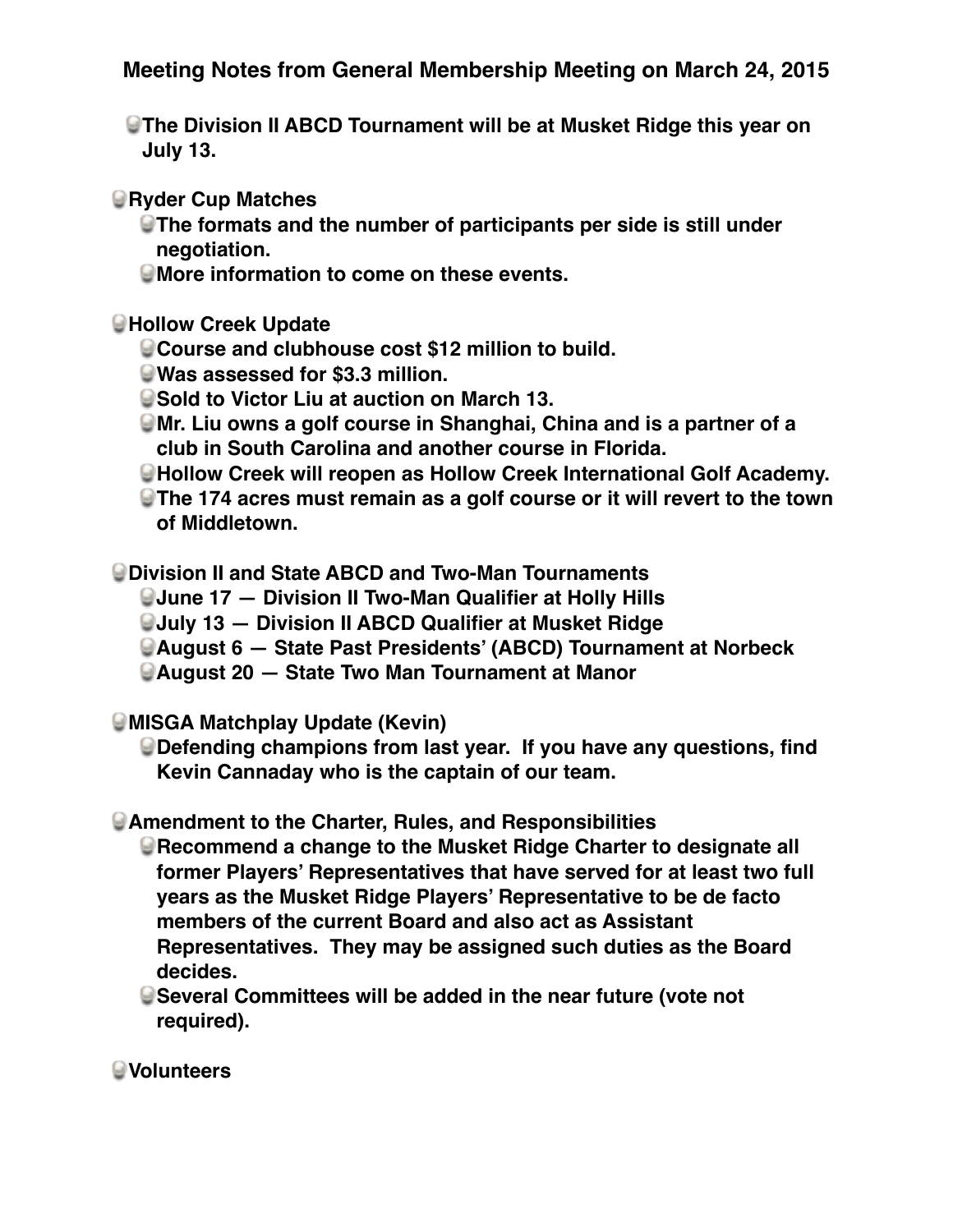- **We still need for volunteers to help with the 50/50, closest to the pin contest and several committees. See me if you are interested.**
- **April 7 Free Golf Rules Seminar (5:00 7:00) Make sure you sign up in the pro shop.**
- **April 7 Free Clinic**

**Josh said just show up with a wedge or two at 4:00.**

**April 7 Nine Holes of Golf Before the Clinic**

**There is an effort to organize nine holes of golf on April 7 to end before the free golf clinic. If you are interested, Please contact Russ Stoneman [\(russstoneman1@gmail.com](mailto:russstoneman1@gmail.com)), Don Orcutt ([orcutd@hotmail.com\)](mailto:orcutd@hotmail.com), or John Sundergill ([jbsundergill@verizon.net\)](mailto:jbsundergill@verizon.net).**

## **Results from the Winter Survey**

- **The winter survey was sent to 78 members. We got responses from 57 members (73.1%).**
- **Pretty much split on the tee time question (27/30). We are keeping the 8:30 a.m. tee times for June, July, and August (eight home events) for this year and we plan to survey again after the season.**
- **Golfer of the Year competition question was two-thirds in favor of continuing the competition and pretty much split on modified scoring (28/29). For 2015, we will continue the competition and we have modified the scoring (email March 22).**
- **E** Rule 89 93% of responders agree that there should be some split **tee arrangement. 72% agreed that Rule 89 should be continued as in the past. 84% were against eliminating the age 70 limit to qualify for Rule 89. 60% believe there should be a more stringent rule in place. The Board has decided to make no changes in Rule 89 for 2015. However the comments from the responders have a number of interesting suggestions that may be considered in the future. The Board wants to assemble a committee from the membership to make some recommendations.**
- **Extra Tuesday/Thursday Events We have 22 members who have expressed an interest in this possibility. The Board will invite those members to a special meeting after the Home MISGA event on March 31 to see if we can work out the details.**

**Fall Elections for Board Members**